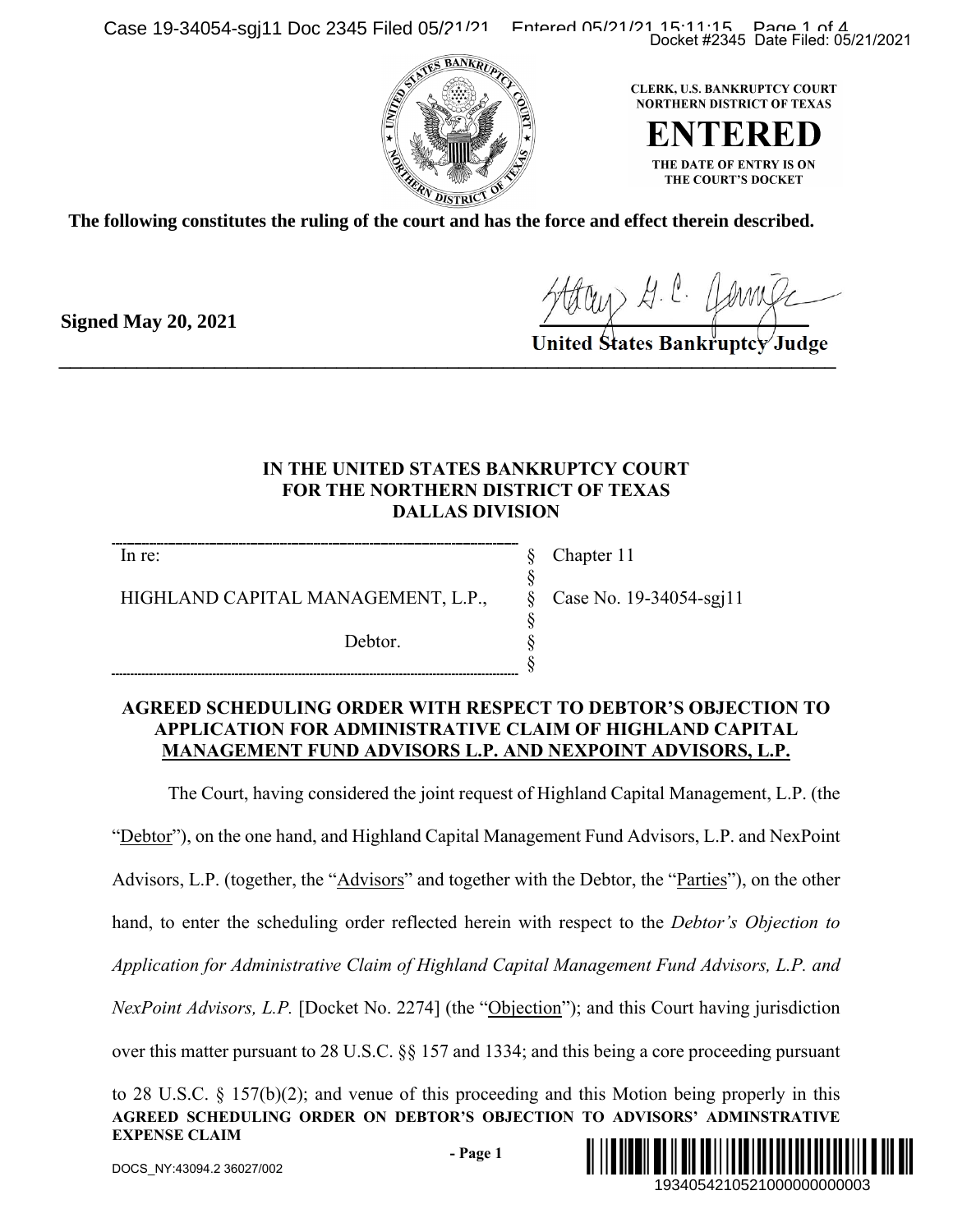District pursuant to 28 U.S.C. §§ 1408 and 1409; and due and proper notice of the motion having been given; and after considering the agreement of the Parties, the Court finds that good and sufficient cause exists to enter this Scheduling Order. Therefore, it is hereby **ORDERED**:

1. An evidentiary hearing on the Objection is set for **September 28 and 29, 2021 at 9:30 a.m. (Central Time)**. Unless the Court determines otherwise, the hearing will be conducted remotely by Webex video conferencing. The Webex hearing link is [https://us](https://us-courts.webex.com/meet/jerniga)[courts.webex.com/meet/jerniga](https://us-courts.webex.com/meet/jerniga) and is also posted on the Court's web page and may be accessed at the following web address:

https://www.txnb.uscourts.gov/judges-info/hearing-dates/judge-jernigans-hearing-dates.

2. Requests for discovery shall be served on or before **May 28, 2021,** unless otherwise agreed in writing by the Parties.

3. Reponses and/or objections to discovery requests shall be served on or before **June 28, 2021,** unless otherwise agreed in writing by the Parties.

4. All responsive, non-privileged documents shall be produced on or before **July 7, 2021,** unless otherwise agreed in writing by the Parties.

5. Depositions shall be scheduled and concluded on or before **September 7, 2021,** unless otherwise agreed in writing by the Parties.

6. Responses to the Objection ("Responses") shall be filed on or before **September 10, 2021,** unless otherwise agreed in writing by the Parties.

7. Replies to the Responses shall be filed on or before **September 20, 2021,** unless otherwise agreed in writing by the Parties.

8. Witness and exhibit lists and all referenced exhibits will be filed on the docket and served on or before **September 23, 2021,** unless otherwise agreed in writing by the Parties.

### **AGREED SCHEDULING ORDER ON DEBTOR'S OBJECTION TO ADVISORS' ADMINSTRATIVE EXPENSE CLAIM**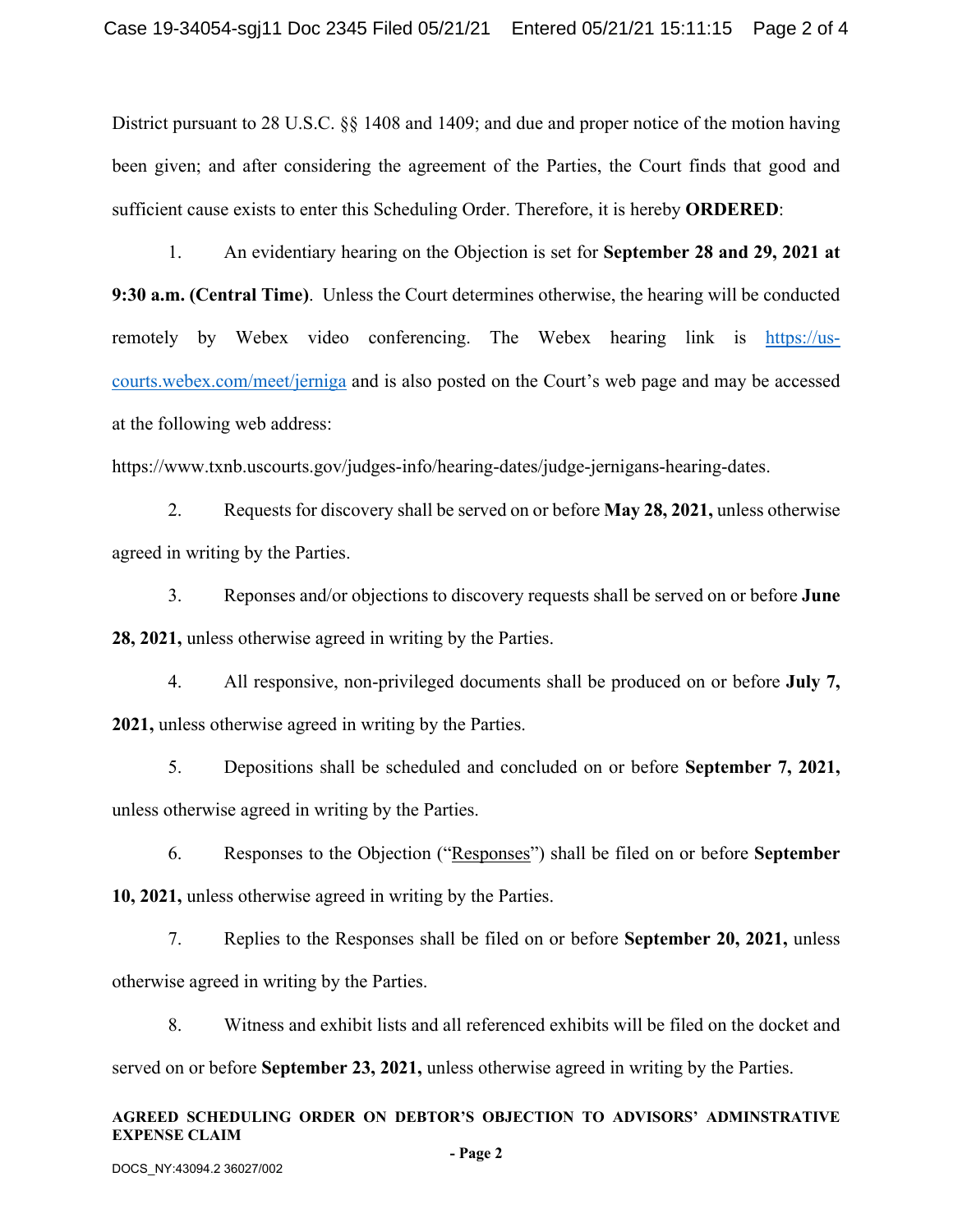9. All deadlines set forth above are effective as of **5:00 p.m. (Central Time)** on each applicable date.

10. This Court shall retain jurisdiction to hear and determine all matters arising from the implementation of this Order.

#### **### END OF ORDER ###**

Submitted by:

*/s/ Zachery Z. Annable* Melissa S. Hayward Texas Bar No. 24044908 **HAYWARD PLLC** MHayward@HaywardFirm.com Zachery Z. Annable Texas Bar No. 24053075 ZAnnable@HaywardFirm.com 10501 N. Central Expy, Ste. 106 Dallas, Texas 75231 Tel: (972) 755-7100 Fax: (972) 755-7110

**Agreed as to form and substance:**

**AGREED SCHEDULING ORDER ON DEBTOR'S OBJECTION TO ADVISORS' ADMINSTRATIVE EXPENSE CLAIM**